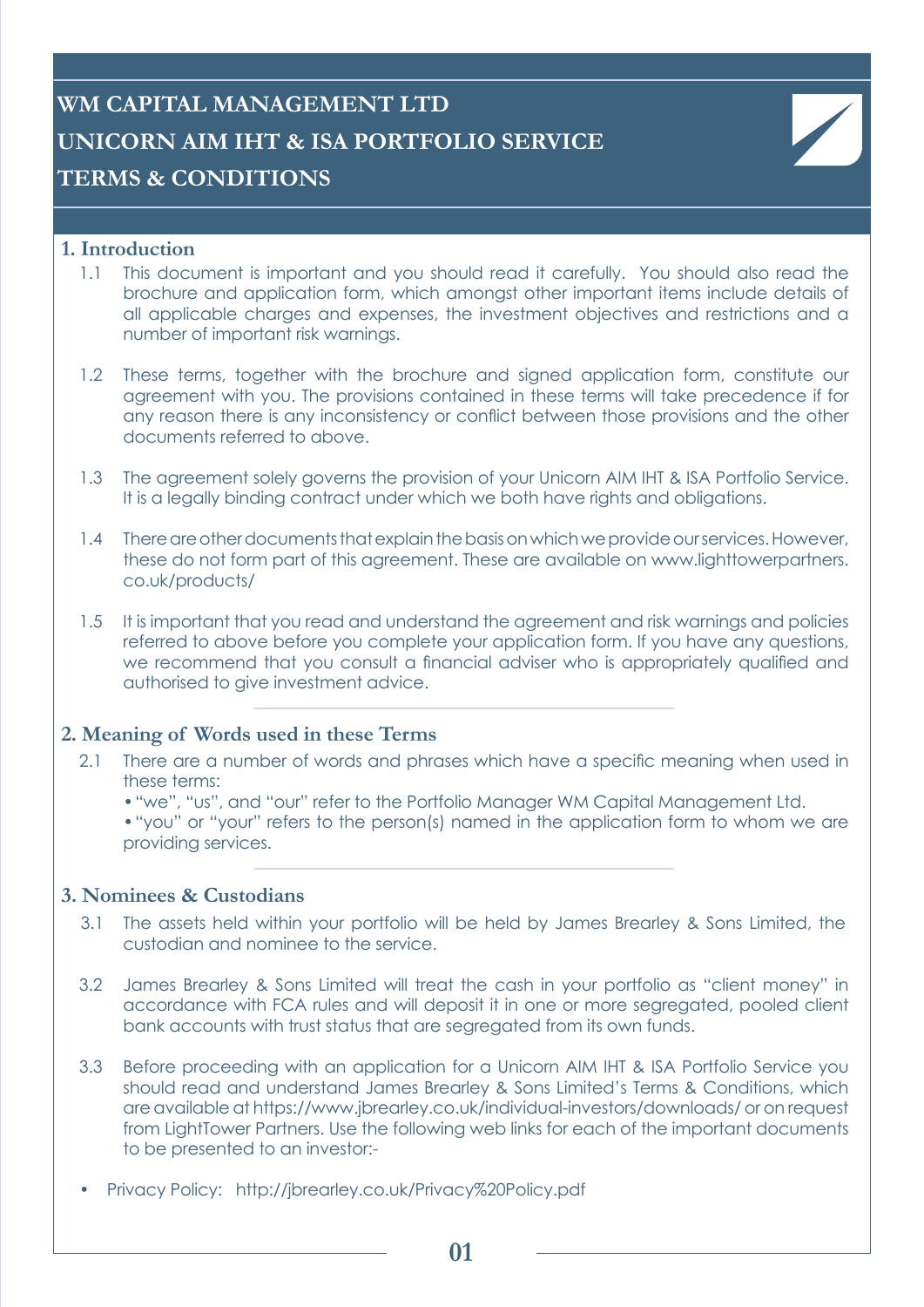- Order Execution Policy: http://jbrearley.co.uk/Order%20Execution%20Policy.pdf
- Investor Terms: https://jbrearley.co.uk/Execution-Only-Dealing-Services-Terms-of-Businessfor-Retail-Clients-with-Third-Party-Investment-Advisers-or-Managers.pdf

## **4. Investment Advice**

- 4.1 Neither we, nor any of our associates, will at any stage provide you with any investment or tax advice or personal recommendations in respect of your portfolio or your decision to invest. We shall not be liable for any losses you incur as a result of acting or deciding to act on the advice of any third party, including your adviser, in relation to our services.
- 4.2 Therefore, we recommend that you seek advice from a financial adviser that is appropriately qualified and authorised to give investment advice
- 4.3 We reserve the right not to accept your application if you have not received advice from a suitably qualified and authorised adviser.
- 4.4 We will not accept your application unless it has been submitted by a suitably qualified and authorised introducer.
- 4.5 If your relationship with your adviser terminates for any reason, you do not have to cancel your Unicorn AIM IHT & ISA Portfolio Service However, we will charge an additional fee to reflect the potential additional cost to us in providing the service in such situations.
- 4.6 If your relationship with your adviser terminates for any reason, we recommend that you appoint a new adviser to ensure that your Unicorn AIM IHT Tax & ISA Portfolio Service remains suitable for you.
- 4.7 We will not be able to provide you with any advice regarding the portfolio and we will not accept further investments from you until you have appointed a new adviser.
- 4.8 Any information that we provide you with in respect of particular investments, markets or the performance of selected companies should not be viewed as advice or a personal recommendation and is provided strictly for your information only and you should not make any decision based upon that information without consulting a financial adviser.
- 4.9 We accept no responsibility for monitoring any ongoing service which may be provided to you by your adviser.
- 4.10 It is your responsibility, or that of your adviser, to ensure that your financial circumstances, objectives and attitude to risk are reviewed regularly and to ensure that your Service remains suitable for your needs.

#### **5. Discretionary Agreement & Reporting**

- 5.1 By entering into this agreement, you grant WM Capital Management Ltd the exclusive right to manage your portfolio at our sole discretion and without prior reference to you or your adviser and to select and manage investments which we reasonably believe at the time of acquisition to be qualifying investments, subject to the investment objectives and restrictions which apply to your service as set out in the brochure.
- 5.2 The overall objective of the portfolio is to invest in shares listed on the AIM market that qualify for Business Relief. Investors can choose to invest in a portfolio to maximise growth or one which provides a balance between income and growth.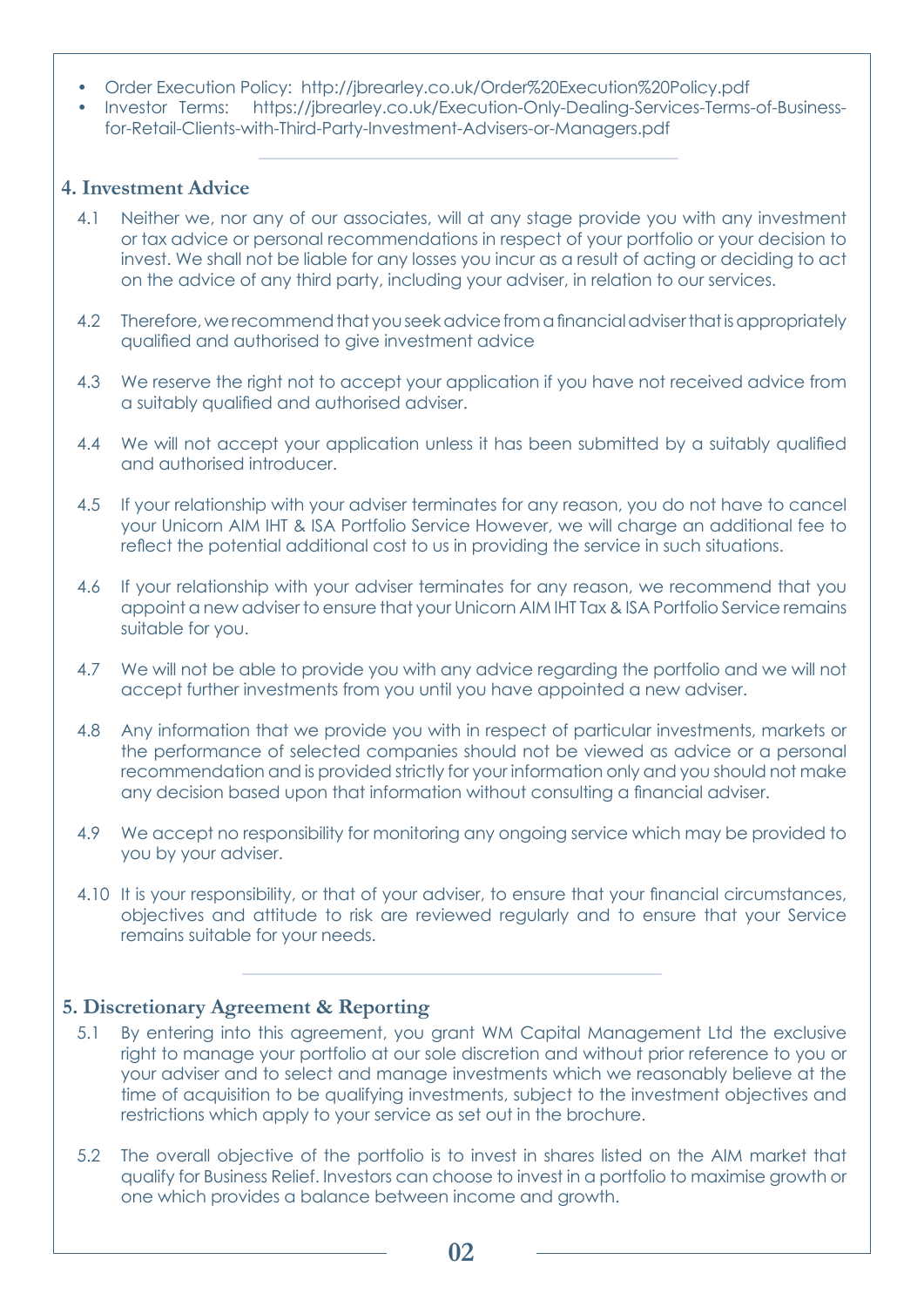- 5.3 There is no restriction on the amount invested in any single investment, or on the proportion of your portfolio in any single investment, or any particular type of investment, but it is intended that your portfolio will typically hold between 25 and 45 shares.
- 5.4 If we sell investments on your behalf, there are potential tax implications, which you should speak to your adviser about.
- 5.5 We cannot under any circumstances be held responsible for creating any tax liability.
- 5.6 You acknowledge receipt of and confirm your understanding of the brochure and the risk factors set out in it.
- 5.7 You acknowledge that we have not provided you with advice about the suitability of this product for your requirements.
- 5.8 You warrant that you have legal power and authority to enter into and be bound by the agreement and that all information you have provided to us is true, accurate and complete in all material respects and that you have not omitted any information which may be material in respect of your Unicorn AIM IHT & ISA Portfolio Service. We will have no responsibility or liability to you if the information is untrue, inaccurate, or incomplete in any material way, except in the case of our own negligence, wilful default or fraud. You agree to notify us in writing as soon as reasonably practicable if any information you have provided needs to be updated or is no longer correct.
- 5.9 The investment objectives and restrictions applicable to the Unicorn AIM Inheritance Tax & ISA Portfolio Service, as set out in the brochure, will not be treated as breached as a result of events or circumstances beyond our reasonable control.
- 5.10 You should be aware that the investments in your portfolio are unlikely to be readily realisable, which means that it may be difficult, or in some cases impossible, to sell them.
- 5.11 You will be able to access your portfolio at any time through the James Brearley platform. This will be password protected and will provide information on the valuation of your portfolio, transactions and fees taken. This facility will be available to you when your portfolio has been set up on the platform.
- 5.12 We will also send you, on a quarterly basis, a valuation of your portfolio, a list of all transactions during the period, including fees deducted and a summary of how your portfolio has performed. This will be sent by email or to your IFA to forward to you if you do not provide an email.

#### **6. Variation & Assignment**

- 6.1 We may at any time change these terms by giving you written notice.
- 6.2 You will be given at least 30 days' notice in respect of any changes to these terms, unless the specific circumstances require a shorter or longer period, including where required to do so under the applicable rules.
- 6.3 We may assign this agreement to any appropriately authorised and regulated person, such assignment being effective upon written notice to you.
- 6.4 The agreement is personal to you and you may not assign it.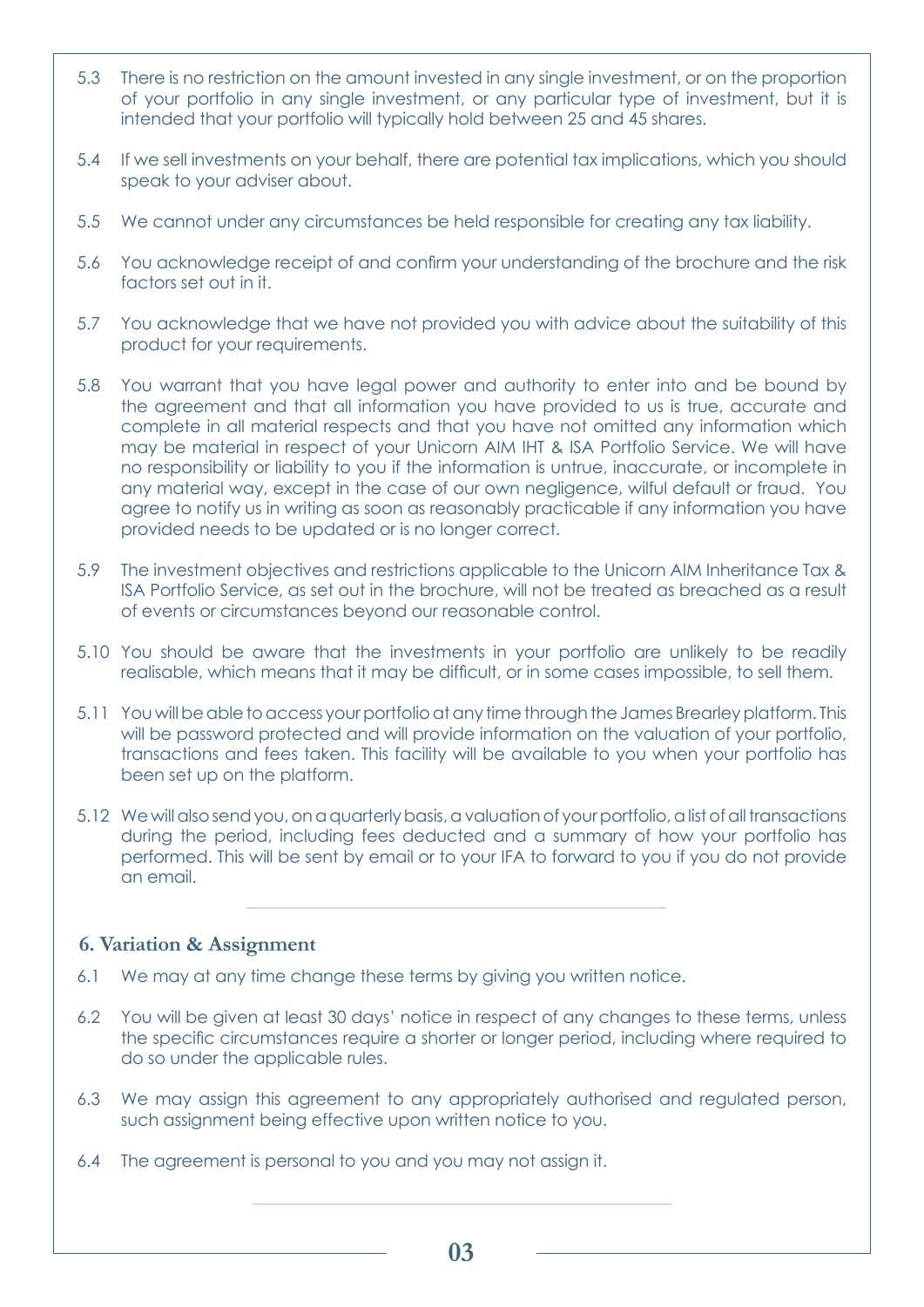## **7. Termination**

- 7.1 Should we decide to terminate these terms, we will do so by giving you not less than 30 days' prior notice.
- 7.2 Where required to do so by the relevant rules or where it becomes impossible, impractical or unreasonable for us to continue to manage your portfolio, we may terminate these terms immediately, in which case you will be notified in writing. In such circumstances, we will make arrangements to either transfer the assets in your portfolio to you, or appoint another investment manager in our place.
- 7.3 We will terminate your portfolio after two months if it is inactive, where there is a nil balance in the portfolio.
- 7.4 If you wish to terminate your Unicorn AIM IHT & ISA Portfolio you should notify us in writing and your portfolio will be terminated as soon as practically possible. Any transactions already initiated before we receive your instructions will be completed.
- 7.5 We cannot arrange the transfer of the assets within your portfolio with our custodian, until all amounts due to us have been paid, and you have given us written instructions confirming what you would like us to do with your portfolio investments and cash. If qualifying investments are sold, you will lose any potential entitlement to the business property relief.
- 7.6 The agreement, including the payment of all fees by the portfolio, will continue to apply until all outstanding transactions and liabilities have been completed and discharged. Where we are required to sell investments held in your portfolio, this may take place over an extended period of time as there may be limited liquidity in respect of the investments in your portfolio. If we are required to liquidate your portfolio, we cannot guarantee that we will be in a position to obtain the best result for you in accordance with our order execution policy.
- 7.7 After all outstanding transactions have been completed, you will be provided with a closing valuation of your portfolio. Our responsibility for managing your portfolio will then cease entirely. Your investments will continue to be safeguarded by our custodian, in line with their Investor Terms, clause 51 outlining the termination arrangements.
- 7.8 On termination, you will be liable to pay:
	- •All fees and charges accrued daily up until the date of termination.
	- •Any additional expenses necessarily incurred by us in liquidating your portfolio, closing out any transactions, or settling or concluding outstanding obligations incurred by us on your behalf.

•Our charges in connection with transferring or registering your portfolio into your name as you may direct.

- 7.9 Termination will not affect accrued rights, or any contractual provision intended to survive termination.
- 7.10 You are entitled to withdraw the assets and/or cash from your Unicorn AIM Inheritance Tax & ISA Portfolio Service at any time by instructing us in writing at Customer Service Centre, Unicorn AIM IHT & ISA Portfolio Service, 8 Thorpe Road, Norwich, NR1 1RY.
- 7.11 If rather than having your assets transferred to you, you would prefer that we sell your investments on your behalf (assuming your investments can be sold) and transfer the sales proceeds to you then you must provide written instructions to that effect to the above address.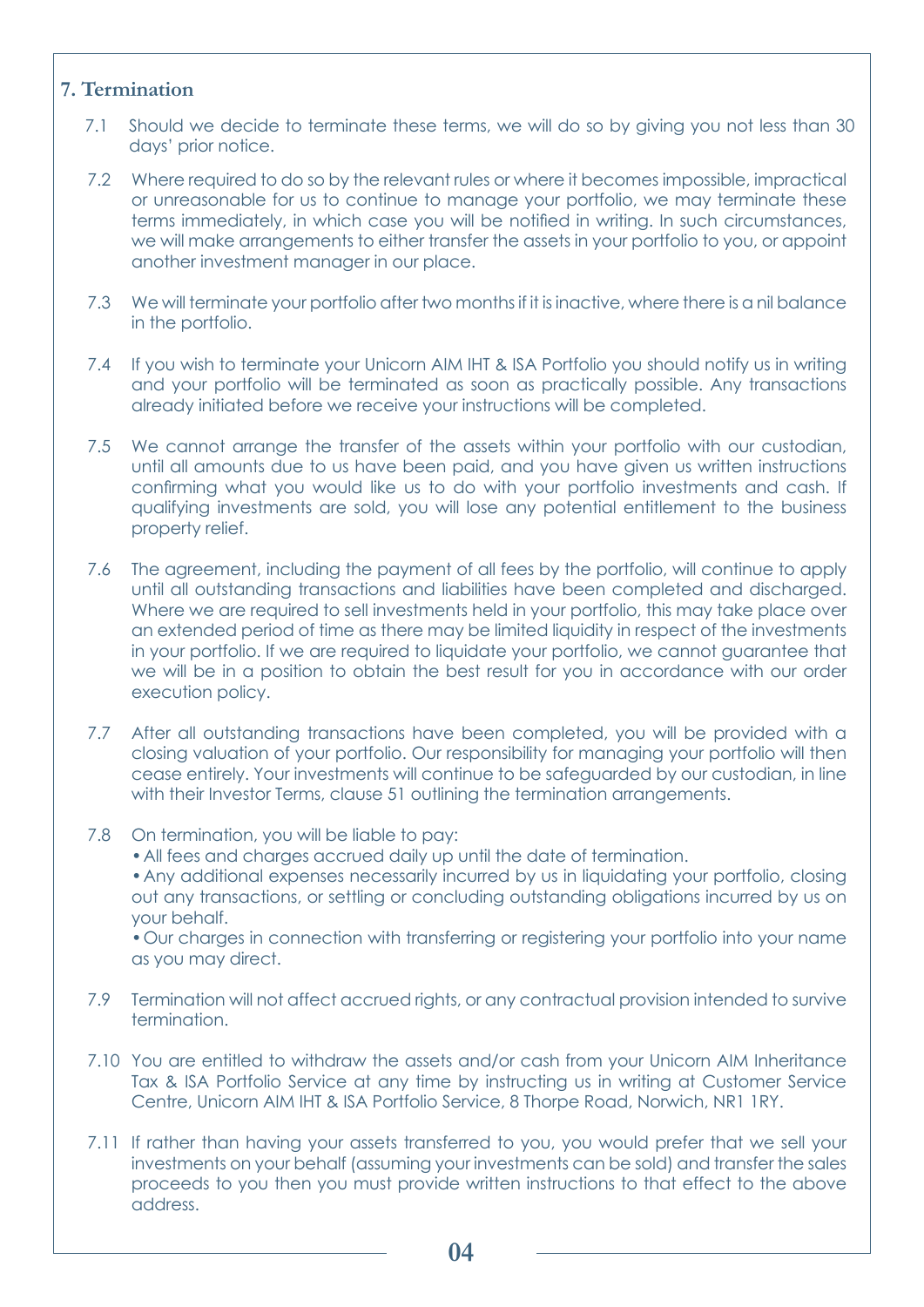- 7.12 Where you instruct us to sell assets, you should be aware that investments may not be readily marketable and the timing of any sale cannot be guaranteed. Ordinarily, investments within AIM companies are usually realised within ten working days, however, large transactions may take longer.
- 7.13 In the event that we are unable to sell your investments within six months of your transaction, they will be transferred to you.
- 7.14 Where you elect to withdraw or transfer investments, third party administration costs and/ or custody fees may apply. If you fully withdraw funds from any of your portfolios we may deduct our annual management charge and any accrued adviser charges prior to the closing of the portfolio.

#### **8. The Commencement of Your Unicorn AIM IHT & ISA Portfolio**

- 8.1 We will commence investing your Unicorn AIM IHT & ISA Portfolio when we have received and confirmed acceptance of your completed application form, have successfully undertaken the customer due diligence checks required by the applicable rules and James Brearley & Sons Limited has received your cleared funds.
- 8.2 We reserve the right not to accept your application where doing so may lead to a breach of the applicable rules.

#### **9. Communications**

- 9.1 All of our communications with you and any documentation and information that we provide to you will be in English.
- 9.2 Any instruction in respect of changes to the important information which we hold about you must be given to us in writing at Customer Service Centre, Unicorn AIM IHT & ISA Portfolio Service, 8 Thorpe Road, Norwich, NR1 1RY. This information includes: your address details, your bank details, and any instructions to withdraw money or investments from your portfolio.
- 9.3 You can give us instructions in relation to the provision of our services either in writing or by telephone. Any telephone calls may be recorded and we reserve the right to only act upon such instructions at our discretion, where we believe that the instruction is genuine.
- 9.4 We will rely upon the information that you provide, unless we become aware that the information is inaccurate, incomplete or out of date, which includes the information provided in your application form.
- 9.5 We may not be able to provide services to you if you do not provide us with the information requested in the application form, or any additional information which we request.

#### **10. Trusts & Trustees**

- 10.1 If you are a trustee of a trust, any reference in these terms to you as a client shall be construed, where appropriate, to any one or more of you.
- 10.2 We will hold all trustees jointly and severally liable under this agreement.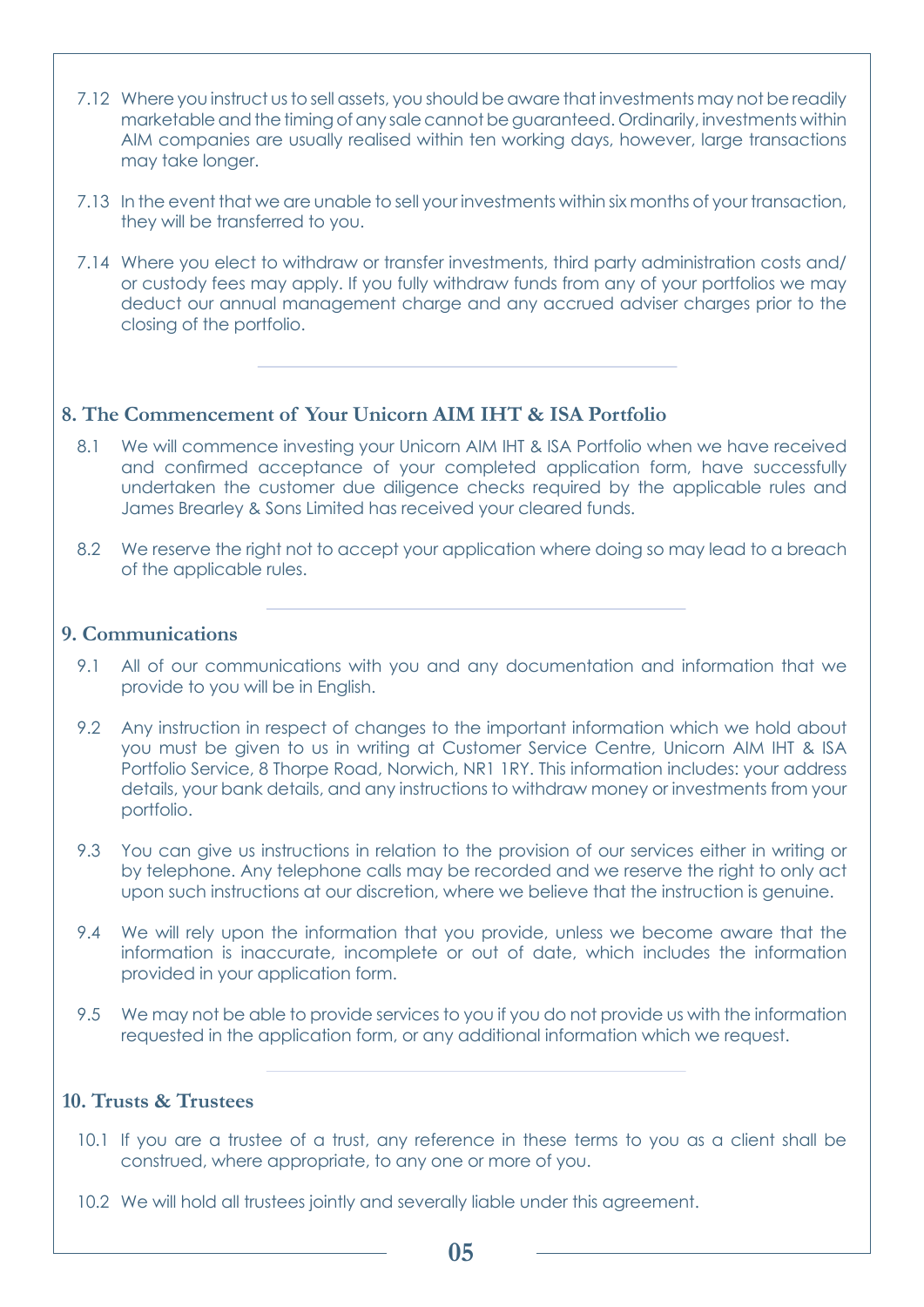- 10.3 We shall be entitled to assume that if you are a trustee(s) of a trust, you have full power to deal in the assets of the portfolio being trust property and we shall not be liable to the beneficiaries of the trust for any action that we properly take on your behalf.
- 10.4 You must inform us promptly when a trustee dies or retires. In this event, the remaining trustees remain bound by these terms. You must also inform us promptly when a new trustee is appointed, and provide us with any documentation that we require to evidence such an appointment.

## **11. Dealing**

- 11.1 When we execute orders on your behalf whilst carrying out the management of your Unicorn AIM IHT & ISA Portfolio Service, we take all reasonable steps to achieve "best execution". We maintain a best execution policy which is in accordance with our obligations under the FCA rules and which can be requested at any time. By accepting the agreement, you consent to our policy.
- 11.2 Execution of orders within your Unicorn AIM IHT & ISA Portfolio Service will be executed by James Brearley & Sons Limited, which maintains best execution policies in accordance with its obligations under the FCA rules and which can be requested at any time. By accepting the agreement, you consent to their policies.
- 11.3 We may aggregate the orders for your Unicorn AIM IHT & ISA Portfolio Service with those of other customers, associates or persons connected to us, but only in accordance with the applicable rules. It is likely that the effect of such an allocation will not work to your disadvantage. However, occasionally this may not be the case. We will allocate aggregated transactions promptly and on a fair basis, in accordance with our aggregation policy, a copy of which is available upon request.

# **12. Death**

- 12.1 Your portfolio will be suspended from the date we receive notification of your death and subject to completion of any transactions already initiated.
- 12.2 Our discretionary management mandate will cease with immediate effect.
- 12.3 If your portfolio has been suspended in accordance with the above we will continue to deduct our annual management charge from your portfolio for administering your portfolio and dealing with any arrangements arising from your death, including closing your account with us.
- 12.4 No instructions will be accepted in respect of withdrawal of funds from the portfolio until title to it has been established at our discretion, at which point your personal representatives may instruct us to sell, transfer or otherwise dispose of your investments.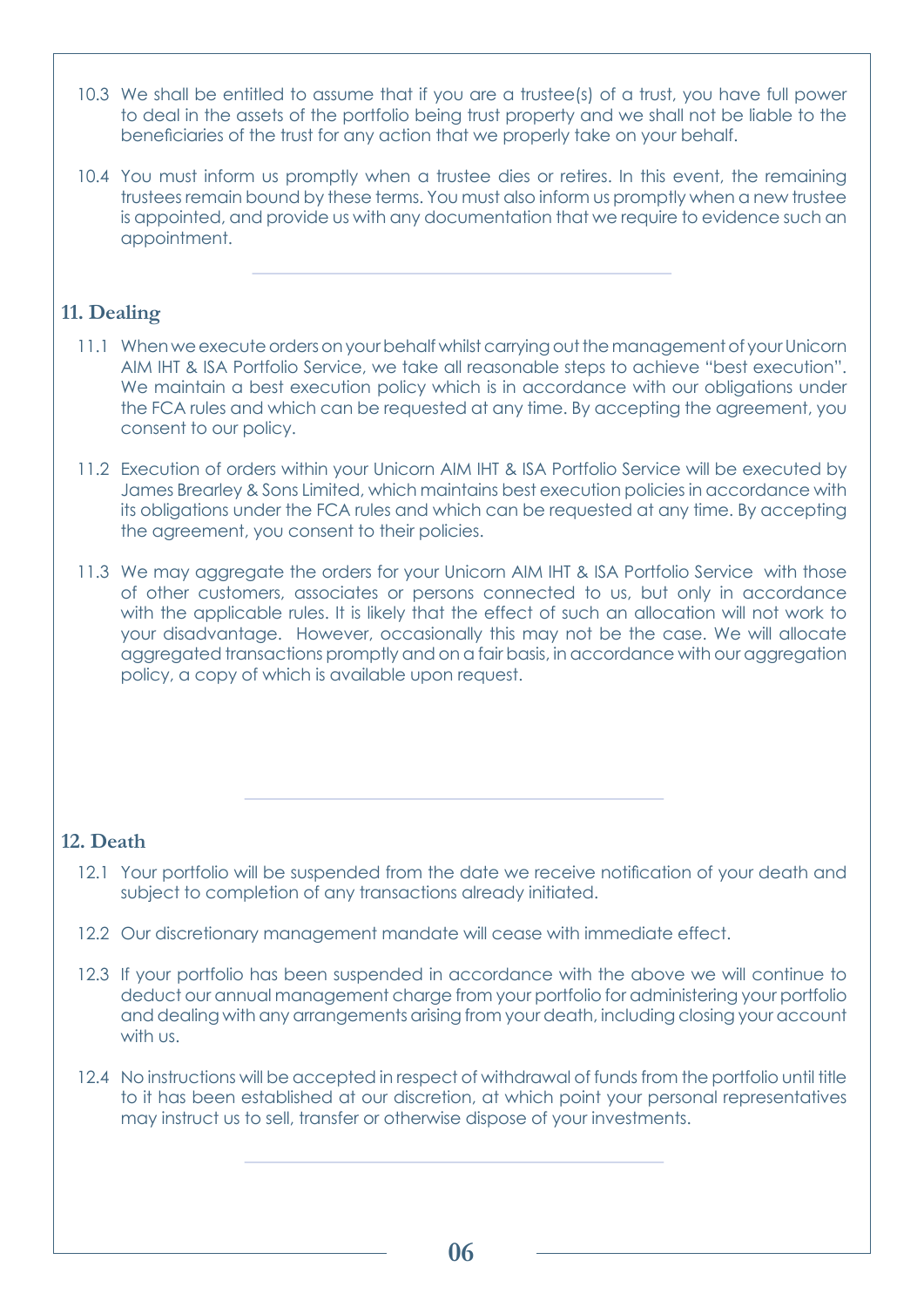## **13. Advisor Fees & Commission**

13.1 Your adviser's charges will, depending on the relationship with your adviser, take the form of a commission that is agreed between you and your adviser, and is paid directly from your portfolio, or a separate adviser charge, where a payment will be paid directly from your portfolio to your adviser on your behalf.

#### **14. Portfolio Charges**

- 14.1 The brochure clearly sets out all of the fees and charges that will apply to your portfolio.
- 14.2 A dealing fee is payable to WM Capital Management Ltd, full details of which are set out in the application form and/or brochure.
- 14.3 An annual management charge is payable to WM Capital Management Ltd, which is based on the value of your portfolio and is charged on a monthly pro rata basis.
- 14.4 An initial charge may also be applied to your Service, full details of which are set out in the application form and/or brochure.
- 14.5 You shall pay the fees and charges applicable to our services as set out in the application form and/or brochure. Fees and charges will be charges with appropriate taxes, e.g. VAT, applied.
- 14.6 The annual management charge will be deducted monthly from any cash in your portfolio. In circumstances where there are insufficient monies available to meet our annual management charge then we may at our discretion choose to either roll this up interest free to be deducted proportionally across the portfolio on a later occasion when sufficient monies may be available to cover such charges or liquidate a sufficient amount of assets proportionally across the portfolio In order to meet such charges.

#### **15. Adviser's Charges**

- 15.1 Your adviser will have informed you of the total charges that relate to the advice that they gave you to invest in your Service.
- 15.2 Any initial adviser charges will be deduced from the amount of cash that you subscribe before the balance is invested in your portfolio. The amount deducted will be agreed between you and your adviser.
- 15.3 If you have agreed to pay your adviser on an ongoing basis, these charges will be deducted monthly from any cash in your portfolio and these charges will continue to be paid until you give further instructions or until the value of your portfolio is nil.
- 15.4 You may withdraw your consent to the payment of your adviser's charges at any time in writing. The charges will cease as soon as we receive your instruction but they cannot backdate any instruction.
- 15.5 Your instruction will be valid only from the date of receipt and your adviser will be paid the charges that you authorised up until the date of the receipt of your instructions.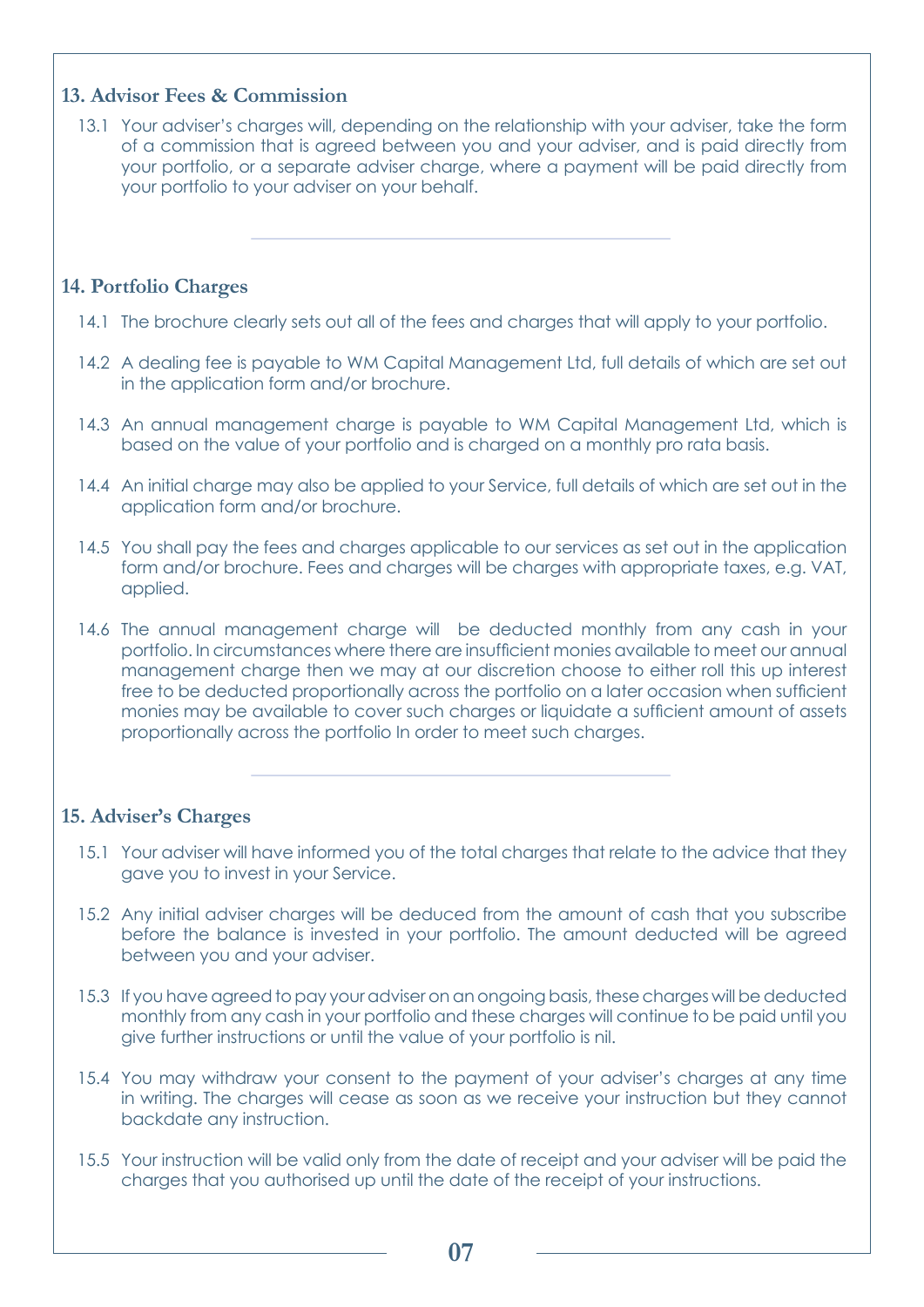15.6 If you change your adviser and want to start paying charges to your new adviser, you should inform us in writing. As above, your instruction will be valid only from the date of receipt and your adviser will be paid the charges that you authorised up until the date of the receipt of your instructions. Your new adviser's charges will start accruing from the date your instruction is received.

# **16. Your Status**

- 16.1 In accordance with the Financial Conduct Authority (FCA) rules, we have categorised you as a retail client, thus affording you the highest level of protection under the financial services' regulatory regime in the UK.
- 16.2 You have the right to request a different categorisation and although we will consider your request, we are not obligated to accept it. If we do accept your request, you will lose the protection afforded to you as a retail client.

# **17. WM Capital Management**

- 17.1 WM Capital Management is incorporated in England and Wales, company number 07042526. Our registered office address is at 80 Coleman Street, London EC2R 5BJ.
- 17.2 WM Capital Management is authorised and regulated in the UK by the Financial Conduct Authority under Firm Reference Number 601025 Details of our registration can be found on the FCA's website at fca.org.uk. The FCA's current address is 12 Endeavour Square, London E20 1JN.

## **18. Conflicts of Interest**

- 18.1 We have a Conflicts of Interest Policy that sets out the types of actual or potential conflicts of interest which affect our business and how these are managed.
- 18.2 A summary of our conflict of interest policy is available on our website at www. wmcapitalmanagement.com/disclosures/. A full copy of our policy is available on request.
- 18.3 You agree that we or any associate may effect transactions in which we or an associate has directly or indirectly a material interest or a relationship with another party which involves or may involve a potential conflict with our duty to you.
- 18.4 We shall ensure that such transactions are effected on terms that are not less than favourable to you than if the conflict or potential conflict of interest had not existed. Subject to the terms of our policy and subject to any contrary obligation under the FCA rules, neither we nor any of our associates shall be required to account to you for any profit, commission or remuneration made or received from, or by reason of, such transactions.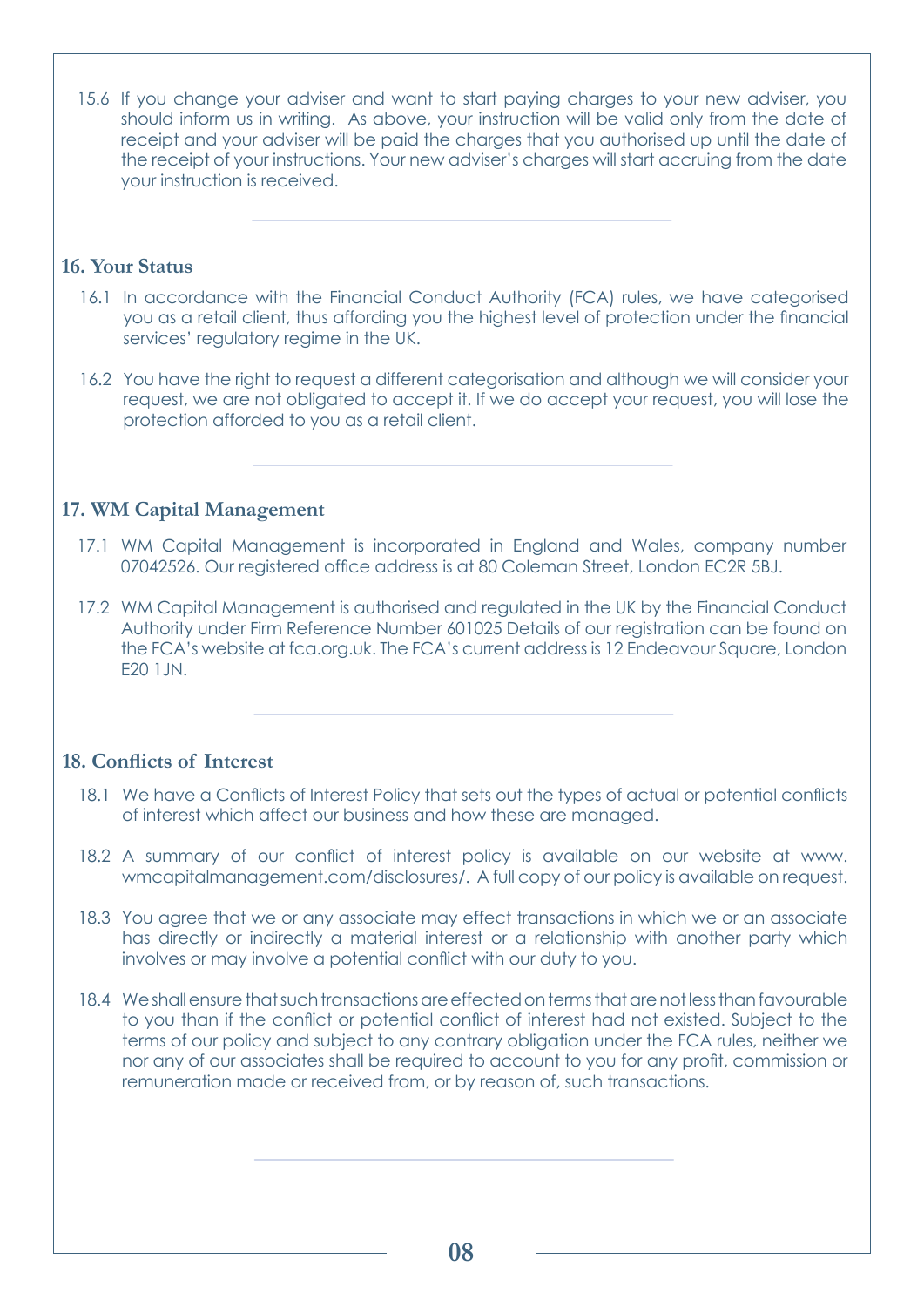# **19. WM Capital Management's Data Protection & Privacy Policy**

- 19.1 WM Capital Management Limited may collect, use and store personal information about you and about your relationship with us and our associates. When we do so we are required to comply with General Data Protection Regulation (GDPR) and we assume the role of Data Controller, meaning that we determine the purposes and means of processing your personal data.
- 19.2 WM Capital Management Limited may share your personal data with James Brearley. Clause 44 of their Investor Terms document outlines how they will handle such information, [their Privacy Policy providing more details, which is available at http://jbrearley.co.uk/](http://jbrearley.co.uk/Privacy%20Policy.pdf) Privacy%20Policy.pdf
- 19.3 In the course of providing services to you, we may collect, use and store the following personal data:
	- Your contact information.
	- Identity information.
	- Financial information.
	- Employment details.
	- Information about your lifestyle.
	- Health information.
	- Details of any vulnerability.
	- Details of your dependents and/or beneficiaries under a policy.
	- Information about any existing products and policies.
- 19.4 There are certain types of personal data which are considered more sensitive and, therefore, are subject to additional levels of protection under the GDPR. These are known as "special categories of data" and include data concerning your health, racial or ethnic origin, genetic data and sexual orientation. We must have your explicit consent before we can process this type of data.
- 19.5 We may use the information we collect about you for the following purposes:
	- Processing your application.
	- Verifying your identity.
	- Meeting our obligations under any applicable rules.
	- Providing the services to you under the agreement.
	- Administering your account and for customer service.
	- Product analysis and market research purposes.
	- To maintain records of any services or advice provided to you by us in order to defend legal claims or complaints.
- 19.6 The lawful bases upon which we collect, use and store your personal data are as follows:

• Performance of a contract; your explicit consent will be required in respect of special category data.

•Legitimate interests.

19.7 We may keep copies of any correspondence you send to us and copies of any documents you provide to us, including those which are used to verify your identity, such as your passport.

19.8 We only retain your personal data for so long as it is necessary to fulfill the purpose for which it was collected. We regularly review our retention policy in order to ensure that we do not keep personal data for any longer than necessary or we are legally required to.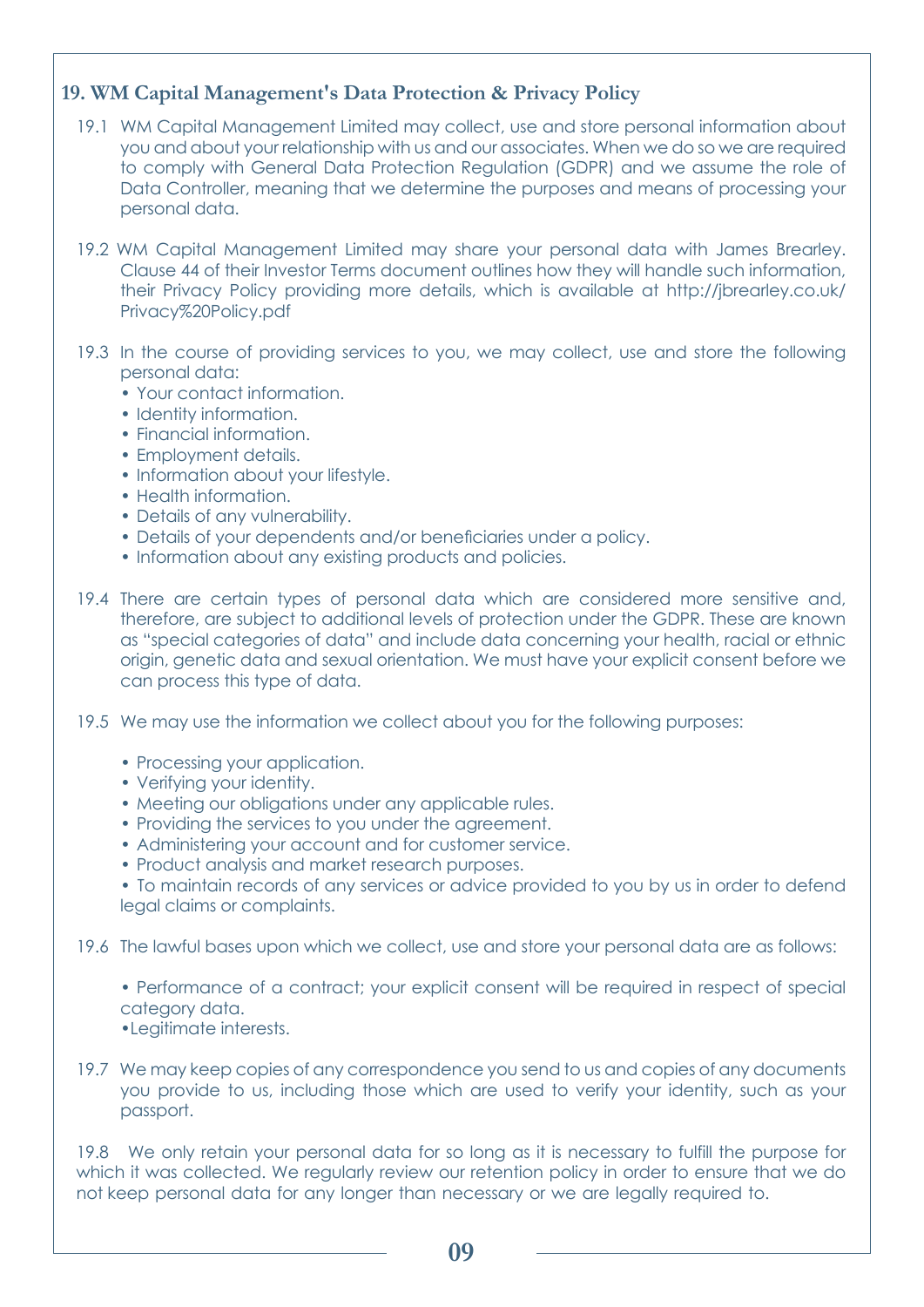- 19.9 We may share your information with our associates if they provide products or services to you, and in such instances will have a Data Transfer Agreement in place. We may also share your personal data with credit reference agencies and UK and overseas law enforcement agencies or regulatory authorities.
- 19.10 The information that we hold about you is confidential and will not be used for any purpose other than in connection with the provision of services to you, unless it is information that is already publicly available.
- 19.11Under the General Data Protection Regulation, you have legal rights in respect of your personal data, which fall into the following categories:
	- To access personal data.
	- To correct/erase personal data.
	- To restrict how we use personal data.
	- To object to how we use personal data.
	- To ask us to transfer personal data to another organisation.
	- To find out more about how we use personal data.
- 19.12 Under the right to access, you have the right to obtain the following from us:
	- Confirmation that we are processing your personal data.
	- A copy of your personal data.

We will not charge a fee to comply with your request, unless we believe it is manifestly unfounded or excessive; in this instance we reserve the right to charge a reasonable fee for the administrative costs of complying with the request. We also reserve the right to charge a reasonable fee if you request further copies of your data following the initial request. In order to comply with the GDPR, we will act on any access requests without undue delay and at the latest, within one month of receipt. We will calculate the time limit from the day after you receive the request (whether the day is a working day or not) until the corresponding calendar date in the following month. We may need to extend the time it takes to respond to your request by a further two months if your request is complex or if you have made a number of requests. If this is the case, we will let you know within one month of receiving your request and explain why the extension is necessary.

19.13 WM Capital Management Ltd is registered with the Information Commissioners Office for the protection and security of personal data.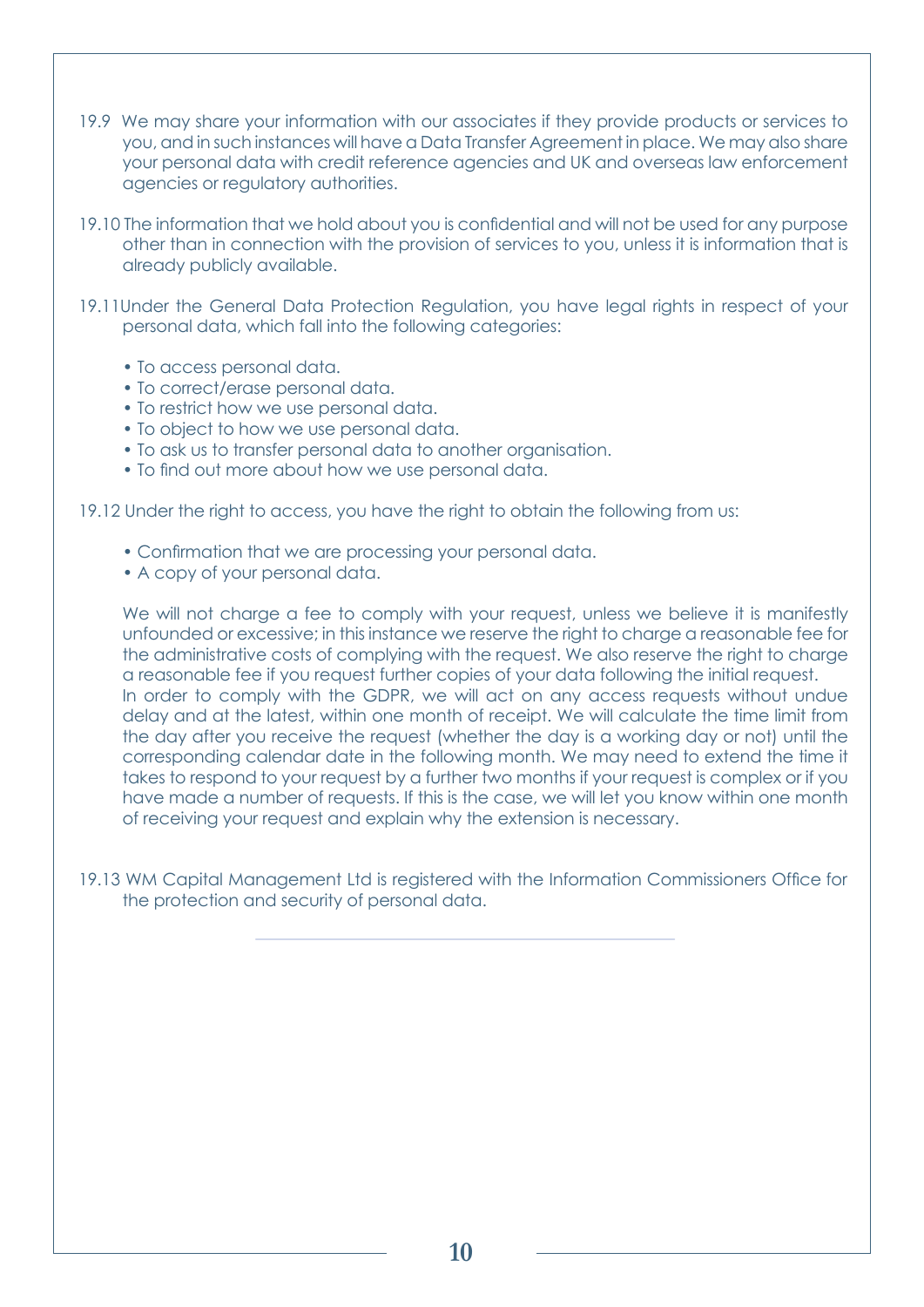#### **20. Our Liability**

- 20.1 Nothing in these terms or the agreement is deemed to limit any liability we may owe you under the applicable rules.
- 20.2 We will act in good faith and with due diligence in managing your portfolio in accordance with the agreement. We accept responsibility for loss to you only to the extent that such loss is due to our negligence, wilful default or fraud.
- 20.3 We will not be liable for any loss in value which your portfolio suffers, or for our failure to perform investment transactions for the account of your portfolio, in the event of any failure, interruption or delay in the performance of our obligations resulting from acts, events or circumstances that are not reasonably within our control. Acts, events or circumstances that are not reasonably within our control may, for instance, include:
	- •The acts or regulations of any governmental, supranational body or authority.

•Breakdown, failure or malfunction of any telecommunication or computer service or services.

- •Disruptions to stock markets.
- •Force majeure events, terrorism or war.
- 20.4 We accept no responsibility for any loss of tax benefits that you may suffer as a result of any transactions that we carry out for your portfolio. Moreover, we shall not be liable for any loss or damage of any direct or indirect or consequential nature caused by the retraction of HMRC of its approval of any ISA or any changes in law.
- 20.5 Where we are liable to you under this agreement, subject to the provisions above, our liability shall be limited to the replacement of the assets or cash held in your portfolio (including interest) lost or foregone as an immediate result of our action or failure to act.
- 20.6 We will not be liable for any consequential, indirect, special, incidental, punitive or exemplary loss, liability or cost which you may suffer or incur arising out of our acts or omissions however that loss, liability or cost is caused and regardless of whether it was foreseeable or not. This means that we will not be liable for any losses that are indirectly associated with the specific incident which has caused you to claim.

#### **21. Complaints**

- 21.1 If you have a compliant you can contact the compliance officer by phone on 0207 6535806, at 8 Thorpe Road, Norwich, NR1 1RY by email at simon@wmcapitalmanagment. co.uk or in writing to the Compliance Officer. You can request a copy of our Complaints Procedure at any time.
- 21.2 If we are unable to resolve a complaint, it may be referred to the Financial Ombudsman Services (FOS), which is an independent body set up to settle disputes between customers and financial services providers. The FOS can be contacted at Exchange Tower, London, E14 9SR. Further information can be found at www.financial-ombudsman.org.uk.